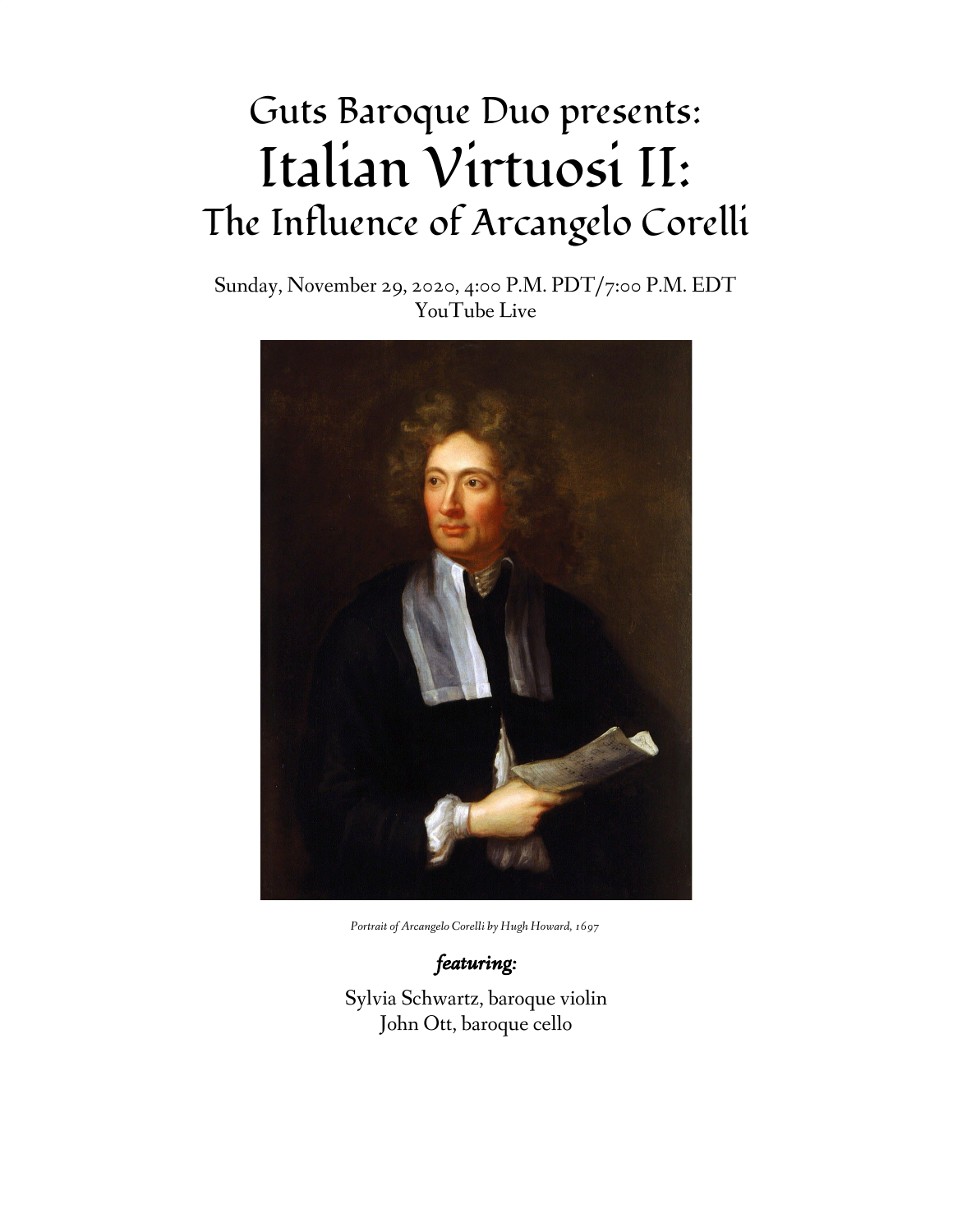#### Program

Sonata in D Major, op. 2 no. 12…………………..……………....Giovanni Battista Somis  $(1686 - 1763)$ Adagio Allegro Allegro Sonata in A Minor, op. 1 no. 2…..................................….Francesco Maria Veracini (1690–1768) Adagio Allemanda Larghetto Siciliana Cantabile Aria Allegro

#### — Intermission —

Sonata in D Major, op. 5 no. 1……………………………………..……….Arcangelo Corelli (1653–1713) Grave - Allegro - Adagio Allegro Allegro Adagio Allegro

Fin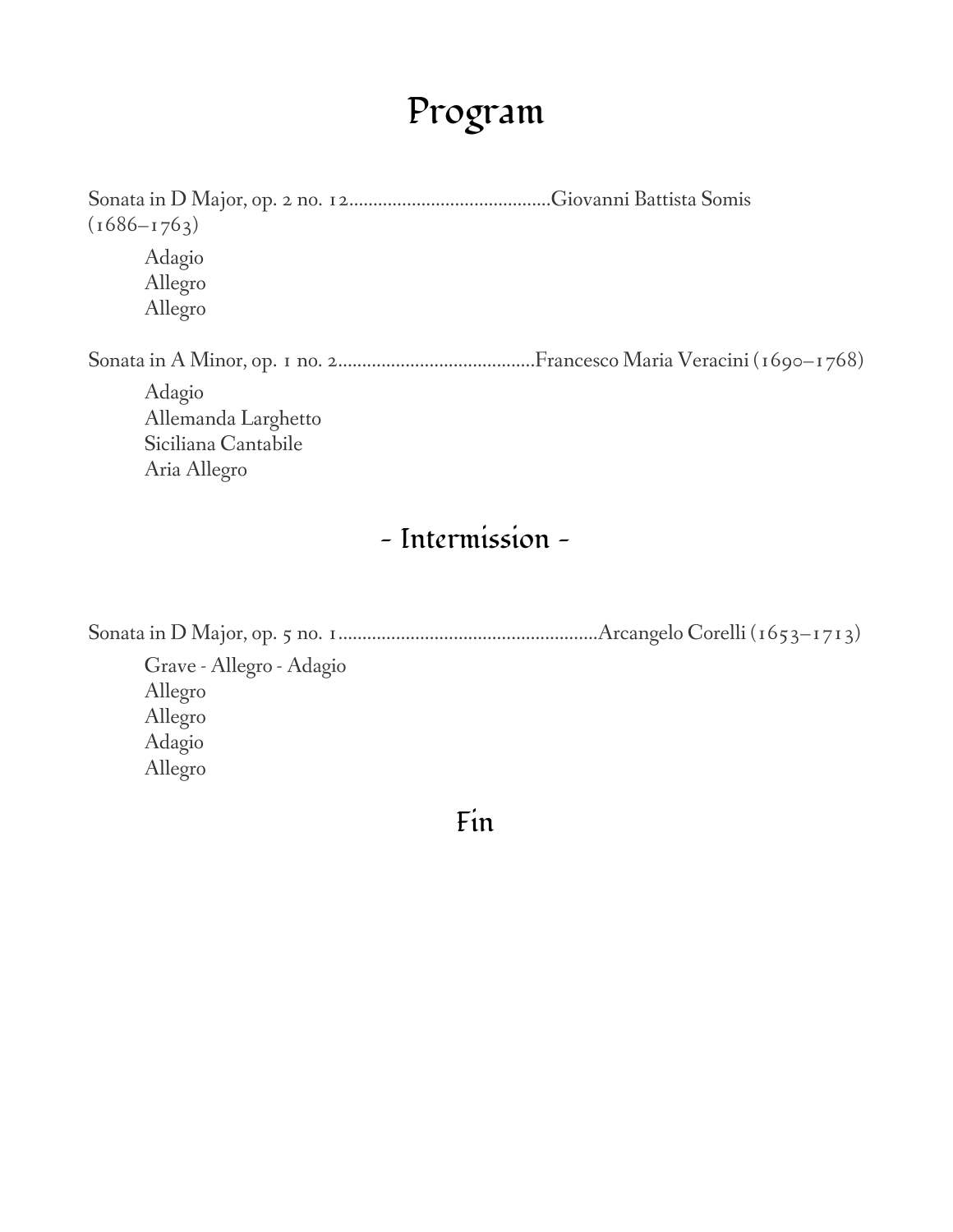### Program Notes

**Giovanni Battista Somis** (1686-1763) was born to a musical family in Turin. His father was a violinist, and his mother's brother was the famous violinist Paolo Canavasso. At the age of 10 he was performing violin in the court of Duke Vittorio Amedeo II of Savoy. As a teenager, Somis was sent to Rome to study with the great Arcangelo Corelli. Upon his return to Turin, he gradually progressed to the top of the musical establishment there, becoming the orchestra director in 1737. As part of the Duke's entourage, Somis visited Paris several times, and was well-known and respected there. Several notable violinists studied with him, including Jean-Marie Leclair, Pierre Guignon, the brothers Canavas, the brothers Miroglio, Louis-Gabriel Guillemain, Gaspard Fritz, Gaetano Pugnani and Felice Giardini.

Today's sonata is the 12th and last of Somis's collection of *Sonatas da Camera a Violino Solo, e Violoncello ô Cembalo*, op. 2. This was Somis's second collection of solo violin sonatas, published in 1723. In this collection, Somis writes three-movement sonatas, leaving out the middle Adagio. This new three-movement form would dominate later Italian sonatas. Somis's op. 2 collection survives in a manuscript hand-copied by Johann Georg Pisendel.

**Francesco Maria Veracini** (1690-1768) was born to a Florentine family of violinists, including his grandfather Francesco de Niccolò and his uncle, Antonio. He was taught at first by his uncle, with whom he performed often. In 1711, he left to make his mark in the world, stopping in Venice, London and Düsseldorf. Along the way, he is alleged to have met and studied with Corelli, though some of his biographical information is unreliable. Pietro Locatelli is said to have studied with Veracini in Florence, and an anecdote is given that the great violinist Giuseppe Tartini heard Veracini play in Venice, after which he spent three months practicing bow technique before appearing in public again. From 1717-1723, Veracini was employed in Dresden by Prince Elector Friedrich August of Saxony. After returning to Florence for 10 years, Veracini returned to London, where he enjoyed considerable success as a violin soloist, often being employed by Handel for his operas. In 1755 he returned to his home in Florence, where he continued performing and conducting until his death,

Veracini's Sonata 2 comes from his op. 1 collection, published in Dresden in 1721. This sonata is in the da Camera form, with dance movements. A short introductory Adagio in dotted rhythms sets up a stately Allemande. A gentle Siciliano follows, with its distinctive rhythm. The last movement is titled Aria, implying a vocal quality.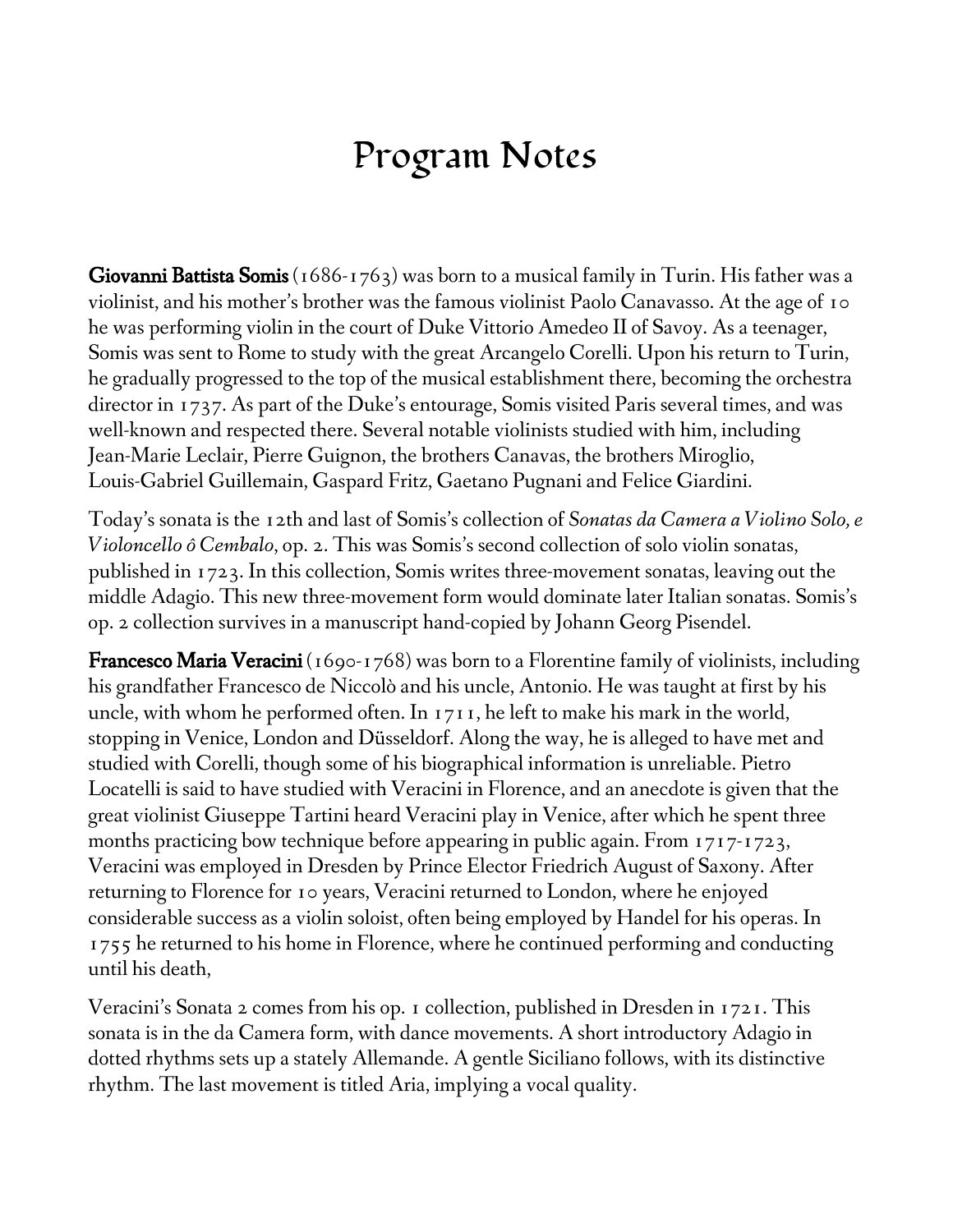**Arcangelo Corelli** (1653-1713) was born to a prosperous noble family in Fusignano, near Ferrara. He traveled to Bologna as a teenager to study with the great Bolognese violin masters, and at age 17 was admitted into the Accademia Filarmonica. By 1675 Corelli was employed as a violinist in Rome, and after a few years was considered one of the best. By the 1690s he was conducting orchestras as well as playing violin, and many of the next generation of great violinists studied with him. However, his reputation as a composer was far greater than as a player. Though he published only six collections of music, four of trio sonatas and one each of violin sonatas and concerti grossi, his works were wildly successful, and published and republished throughout Europe. In fact, they are the earliest works that have been continually published until the present day. His sonatas were written in two forms, sonatas da chiesa (of the church) and sonatas da camera (chamber sonatas). The difference is that sonatas da camera have dance movements, and the sonatas da chiesa have more serious contrapuntal music designed to be listened to and appreciated.

Corelli's Violin Sonata I is from his op. 5 collection, published in 1700. This collection is divided into two parts: Sonatas 1-6 are sonatas da chiesa, and Sonatas 7-12 are sonatas da camera. Sonata I is a Sonata da Chiesa, meaning its movements are not dances, but rather serious works designed to be able to perform in church. The first movement is an exploration of D major and its dominant, A major. The second movement is a complex fugue in three voices. A sprightly Allegro sets the stage for a tender Adagio. The final movement is another fugue, this one joyful in a swinging 6/8 time.

—*John Ott*

#### About Us

Cellist and gambist **John Ott**, a native of Los Angeles, received his Bachelor of Music degree in cello performance from UC Irvine in 2004, studying with Dr. Margaret Parkins, and in 2016 completed his Master of Music degree in Early Music, viola da gamba at the Longy School of Music in Cambridge, Massachusetts, where he studied with Jane Hershey. In between, he performed with Symphony Irvine, Dana Point Symphony, Montage Civic Orchestra, and South Orange County Chamber Orchestra, played in the string quartet Elegie Quartet, and played chamber music all over Los Angeles and Orange County. During his two years in Massachusetts, aside from his Longy ensembles, he performed with Boston Camerata and Boston Opera Collaborative. He has played with the Orange County-based early music group L'Esprit Baroque since 2014. He maintains a large teaching studio, primarily at Vienna Music Institute in Irvine, CA, and has been the cello coach for three high schools in Irvine Unified School District.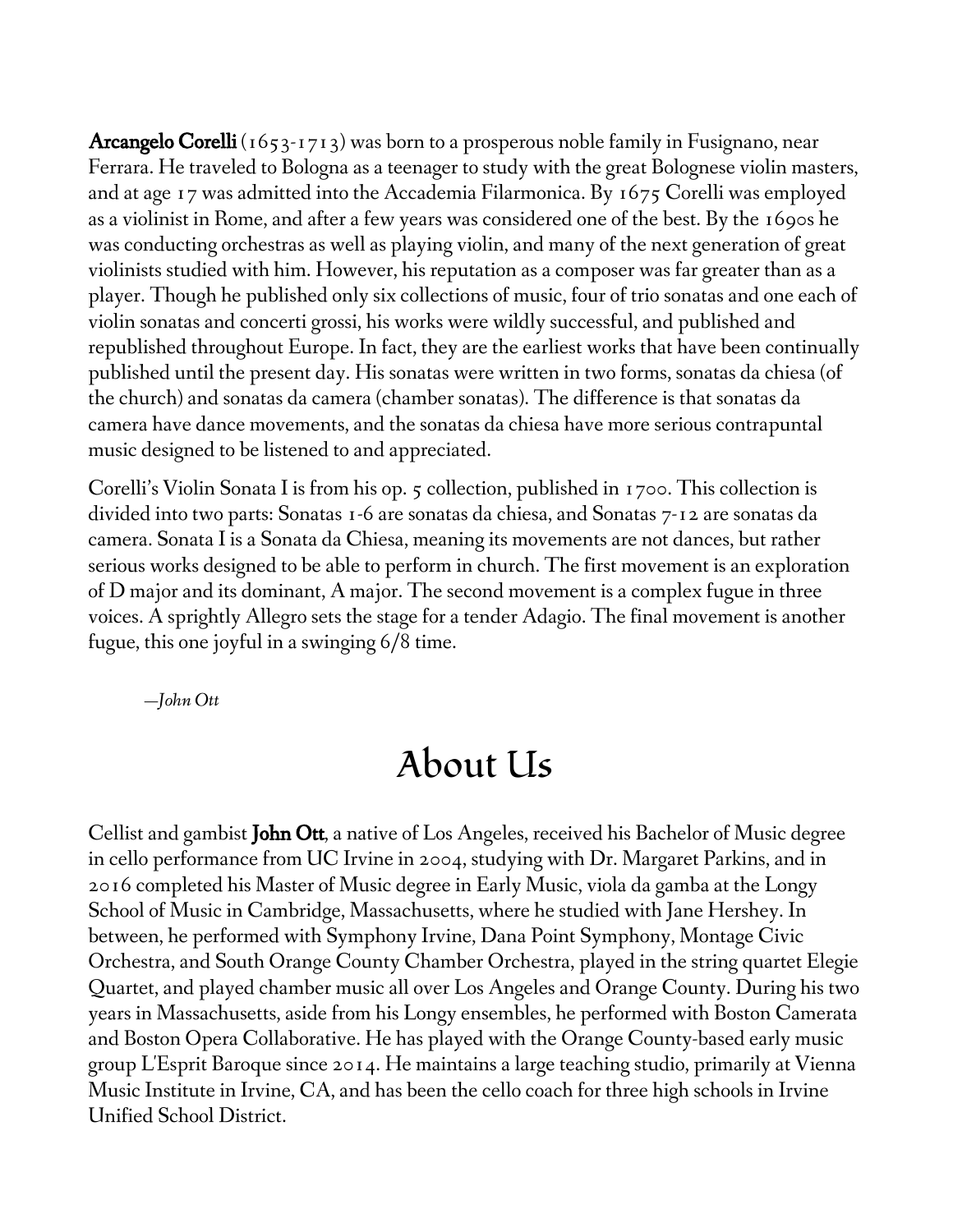Fascinated and deeply inspired by the relationship between music, movement, and dance, violinist and Dalcrozian-in-training **Sylvia Schwartz** is a passionate chamber musician in both modern and historical performance practices. A native of Boston, Sylvia has performed with Guts, L'Esprit Baroque, Musica Angelica Baroque Orchestra, LA Chamber Chorale, The Meistersingers, Eudaimonia—A Purposeful Period Band, Harvard Baroque Chamber Orchestra, Harvard Early Music Society, New Bedford Symphony, New England Classical Singers, and Lizzie and the Flakjackets throughout the United States and Canada, in Estonia, Latvia, and at Shostakovich Hall in St. Petersburg, Russia. Sylvia earned a M.M. in Violin Performance from the Longy School of Music, where she studied violin with Laura Bossert and early music with Dana Maiben, Na'ama Lion, Vivian Montgomery, and Ryan Turner. She also holds a B.S. in Engineering from Olin College. Sylvia teaches privately in person and online, for the Irvine Unified School District, and at Vienna Music Institute in Irvine, California, and concertizes frequently with Guts and L'Esprit Baroque.

## About Historically-Informed Performance Practice

The mission of Guts is to bring the music of the Baroque era to vivid life, recreating the distinct sound of the time in which it was composed. In tonight's program, Sylvia will be playing a baroque violin, constructed in 2016 by Douglas Cox to replicate a Guarneri violin of the early 1700's, with a long baroque bow made by Louis Bégin. John will play an early 20th-century French cello, with a baroque bow also made by Louis Bégin. Both instruments are strung with pure-gut strings, the way they would have been in the 18th century. Gut strings sound warmer, though quieter, than their modern metal equivalents, and baroque instruments are under less tension, so they sound more open, though not as projecting. Like most Baroque music, all of the music on tonight's program has a basso continuo line forming the foundation of the ensemble, typically shared by the cello or gamba and the keyboard, usually a harpsichord or organ. We are presenting these works without a keyboard instrument for this concert.

As performers, we will be adding ornaments such as trills and turns to the music as we play. The practice of decorating music was unique to the performer and to the circumstances of performance, and helped each musician put their own stamp on a piece of music. Decorating this way both adds to the expressiveness of the music and allows us to share our personalities as performers with our audience. Also, since the music of this time is generally imitating sung text, even though the music we are playing has no specific text we will be shaping our phrases and melodies as if they were sung with words. For this particular repertoire, the Adagio movements are intended to be played with a lot of improvisation, particularly in the solo line.